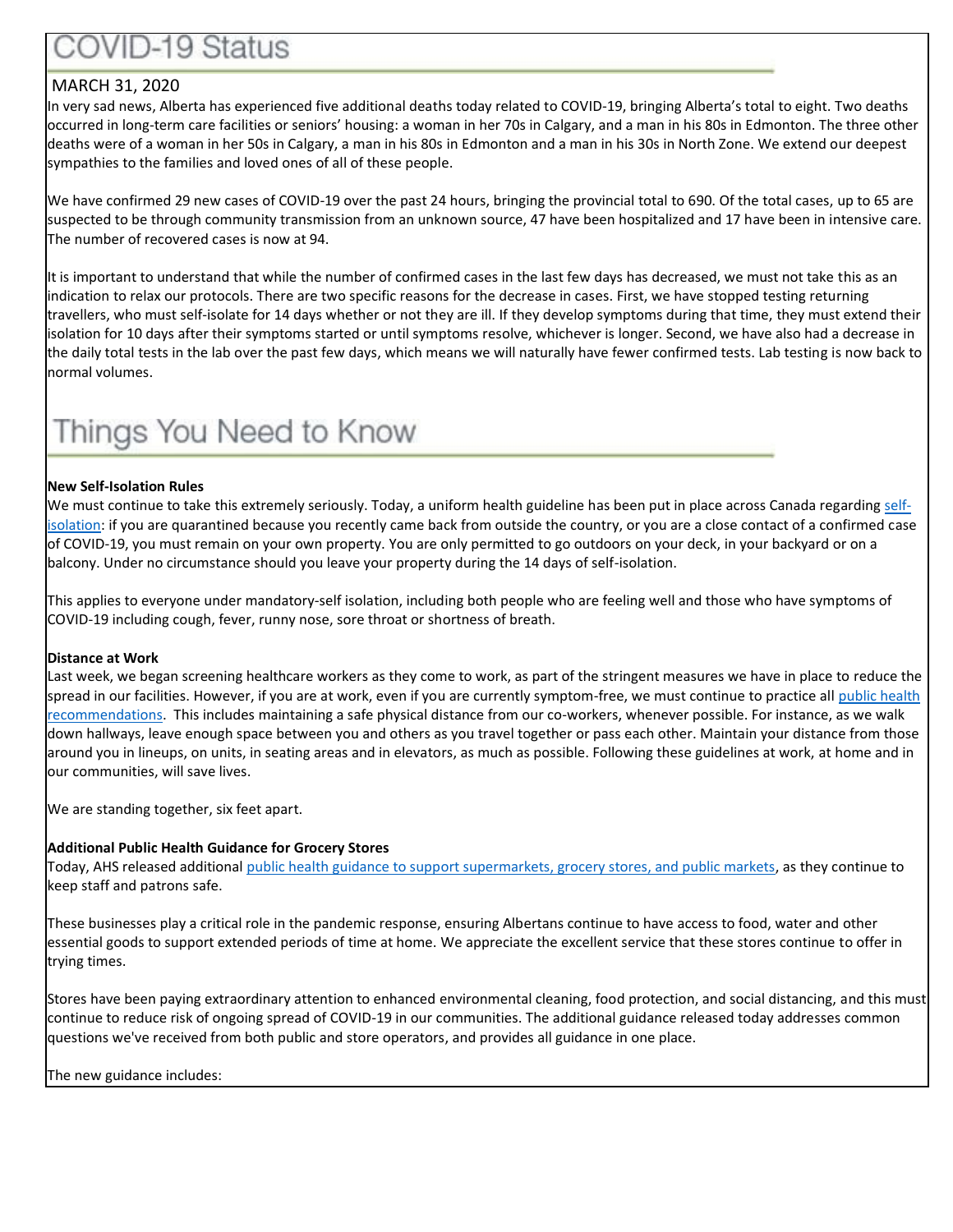- Recommendations on safe food handling, cleaning and disinfection considerations as it relates to COVID-19
- Simple means of protecting staff and customers, while ensuring the safety of the food and necessary items are available

COVID-19 is spread mainly by coughing, sneezing or direct contact with someone who is sick with the virus, or with surfaces they have recently touched. Although food has not been identified as a likely source of COVID-19 transmission, it is imperative that the food supply remains safe, and that the virus isn't introduced onto food by coughing, sneezing, or through direct hand contact.

Our best defence is to limit our public activities and not to go out at all when sick with any symptoms. We thank our AHS public health inspectors who continue to inspect grocery and other food stores that remain in operation.

#### **More Lab Testing through Spartan Bioscience Partnership**

Alberta Health Services is partnering with a Canadian technology company with the goal to provide Albertans with faster, more convenient testing for COVID-19.

Spartan Bioscience is in the late stages of developing a COVID-19 test kit to be able to detect the virus using a platform that can be deployed beyond Edmonton and Calgary. If successful, this technology will allow AHS lab workers to test for suspected COVID-19 outside of our two centralized laboratories in Edmonton and Calgary.

Once approved by Health Canada and validated by AHS, this technology should provide additional, more expedient testing for COVID-19 in rural and remote communities, including Indigenous communities, by eliminating the need for lab samples to travel to the nearest lab. This will help guide appropriate care and isolation, speed up our contact tracing, and reduce the risk of further spread.

AHS has ordered 250 of the Spartan Bioscience units and 100,000 test kits, and hopes to begin deploying them shortly after Health Canada approval in a few weeks. Please read the full news release [here](https://www.albertahealthservices.ca/news/releases/2020/Page15450.aspx) and thank you to everyone at Alberta Precision Laboratory for their leadership in innovation.

#### **Physical Distancing Posters:**

Please find below links below, to the approved Physical Distancing poster, in two size options, for use within facilities:

- <https://www.albertahealthservices.ca/assets/info/ppih/if-ppih-covid-19-physical-distancing-at-ahs-sites-letter-size.pdf>
- <https://www.albertahealthservices.ca/assets/info/ppih/if-ppih-covid-19-physical-distancing-at-ahs-sites-poster-size.pdf>

These are to replace all earlier versions developed and posted at any sites.

#### **Financial Resources:**

SEE BELOW

#### **Response Indigenous Strategy Framework:**

Attached below, is the strategic framework that we have been working on with the community.

#### SEE BELOW

Thank you and stay safe.

#### **\*\*\*Please share this information as appropriate\*\*\***

**\*\*\*For Alberta Health Services – Indigenous specific questions/concerns please ema[ilahs.ecc.operations.ih@ahs.ca \\*\\*\\*](mailto:ahs.ecc.operations.ih@ahs.ca%20***) \*\*\*For Indigenous Services Canada please**

**email [sac.cdemergenciesab-urgencesmtab.isc@canada.ca](mailto:sac.cdemergenciesab-urgencesmtab.isc@canada.ca) \*\*\***

*Josipa Pavicic on behalf of Nadine McRee*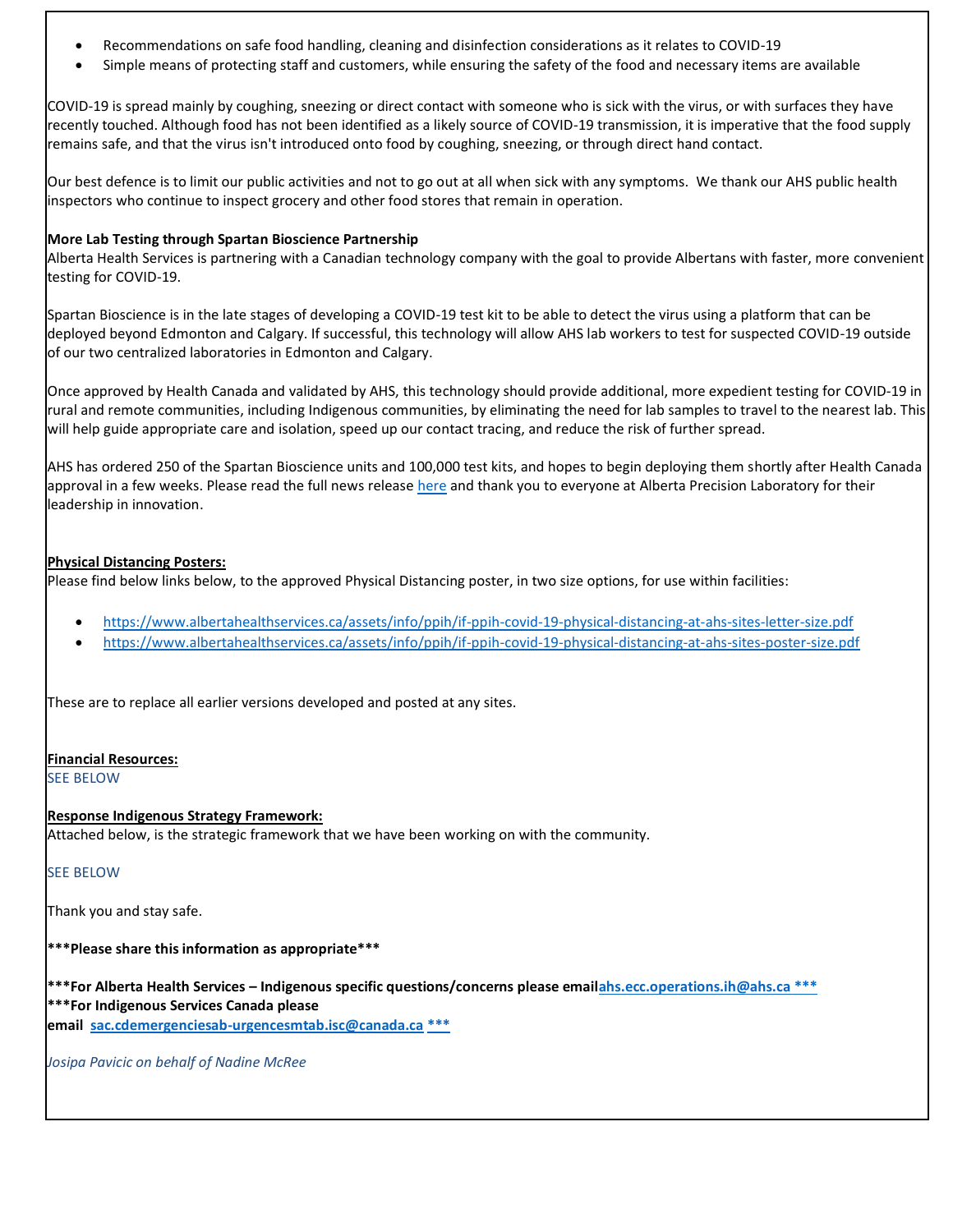#### *\*\* THIS INFORMATION IS CURRENT AS OF MARCH 25, 2020. CRITERIA FOR THESE*  Financial Assistance during COVID-19

*\*\* THIS INFORMATION IS CURRENT AS OF MARCH 25, 2020. CRITERIA FOR THESE FINANCIAL SUPPORTS MAY CHANGE. PLEASE CONSULT WITH THE SERVICE WEBSITE FOR THE MOST CURRENT INFORMATION\*\**

#### **Support for Individuals and Families**

Provincial Emergency Isolation Support:

Alberta residents can receive a one-time payment from the Alberta government of \$1,146.

#### **Eligibility:**

You have no other source of compensation, such as workplace sick leave benefits or federal employment insurance benefits.

You have experienced total or significant loss of income and are not receiving compensation from any other source because you:

- have been diagnosed with COVID-19
- have been directed by health authorities to self-isolate
- are the sole caregiver of a dependent who is in self-isolation

#### **How to apply:**

Apply online at:<https://emergencyisolationsupport.alberta.ca/>

You will need a MyAlberta Digital ID (MADI) to complete the application. You can use a driver's license or an ID car number to verify your identity when creating an account.

*If you need help with the application, you can call (403) 310-4455 for assistance.* 

#### Federal GST Credit:

The Government of Canada is proposing to provide a one-time special payment by May 2020 through the Goods and Services Tax credit (GSTC). The average boost will be \$400 for single individuals and \$600 for couples.

#### **How to apply:**

If you file your taxes for the 2019 tax year, you are automatically eligible to receive GST credits.

*\*Note: Canada Revenue Agency has deferred the filing due date for 2019 tax returns until June 1, 2020. However, it is recommended that you do not delay filing your return to ensure that your GST credit payments and Canada Child Benefit are properly determined.*

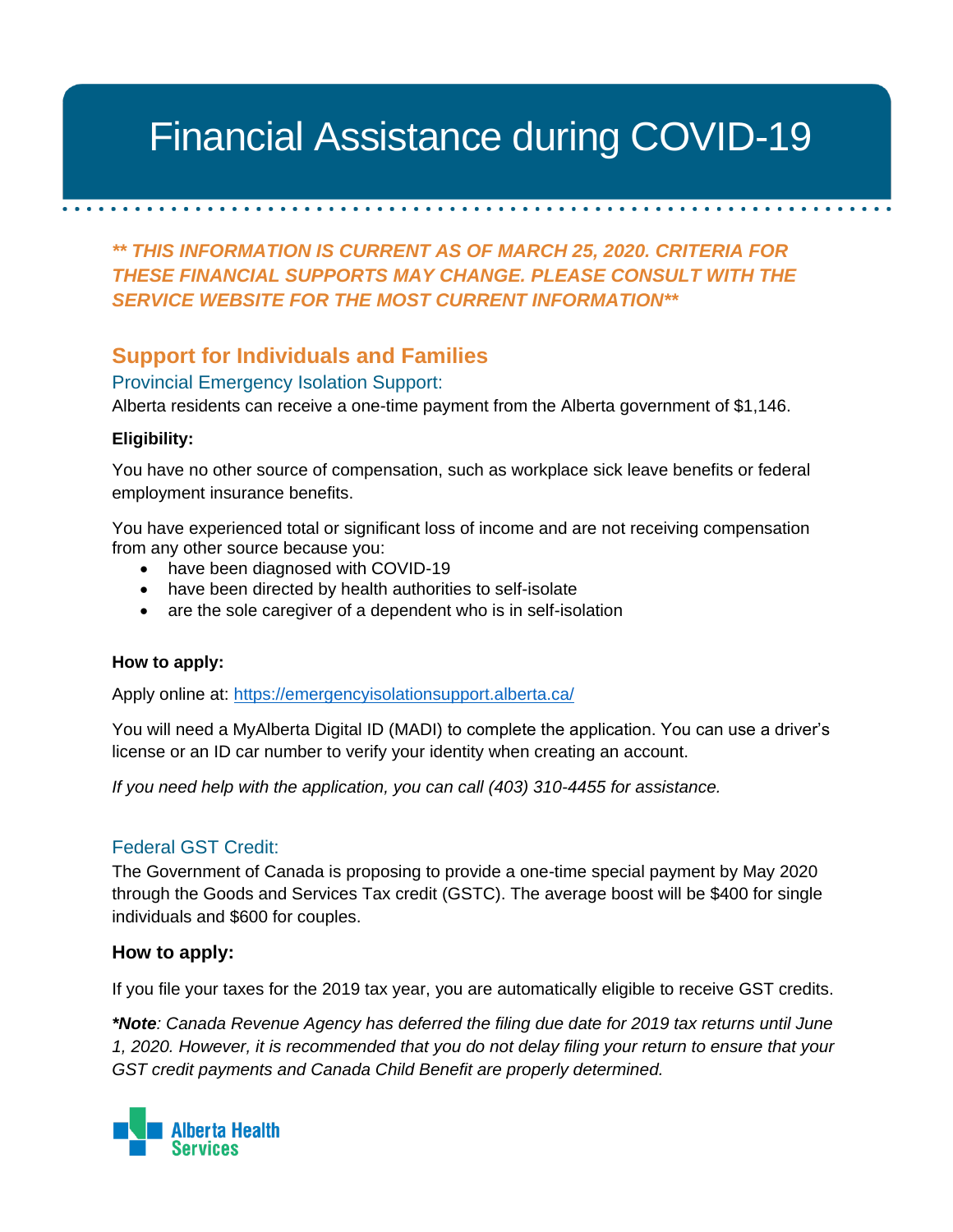#### Federal Special Child Tax Benefit:

The Government of Canada is proposing to increase the maximum annual Canada Child Benefit (CCB) payment amounts, only for the 2019-20 benefit year, by \$300 per child.

#### **How to apply:**

If you have not applied to receive CCB payments, you can apply online through My Account (your personal CRA account): [https://www.canada.ca/en/revenue-agency/services/e-services/e](https://www.canada.ca/en/revenue-agency/services/e-services/e-services-individuals/account-individuals.html)[services-individuals/account-individuals.html](https://www.canada.ca/en/revenue-agency/services/e-services/e-services-individuals/account-individuals.html)

*If you have any questions or need help with your application, you can call 1-800-387-1193.*

#### **Support for People Facing Unemployment/Unable to Work:**

#### Federal Emergency Response Benefit:

We will provide a taxable benefit of \$2,000 a month for up to 4 months to:

- Workers who must stop working due to COVID19 and do not have access to paid leave or other income support.
- Workers who are sick, quarantined, or taking care of someone who is sick with COVID-19.
- Working parents who must stay home without pay to care for children that are sick or need additional care because of school and daycare closures.
- Workers who still have their employment but are not being paid because there is currently not sufficient work and their employer has asked them not to come to work.
- Wage earners and self-employed individuals, including contract workers, who would not otherwise be eligible for Employment Insurance.

#### *The Canada Emergency Response Benefit will be accessible through a secure web portal starting in early April. Applicants will also be able to apply via an automated telephone line or via a toll-free number.*

*\*\* This benefit replaces the previously announced Emergency Care Benefit and the Emergency Support Benefit\*\**

<sup>©</sup> Alberta Health Services, 2020. All rights reserved. The information contained in this document, and as amended from time to time, was created expressly for use by Alberta Health Services and persons acting on behalf of the Alberta Health Services for guiding actions and decisions taken on behalf of Alberta Health Services.

Any adoption/use/modification of this document is done so at the risk of the adopting organization. Alberta Health Services accepts no responsibility for any modification and/or redistribution and is not liable in any way for any actions taken by individuals based on the information herein, or for any inaccuracies, errors, or omissions in the information in this transition guide.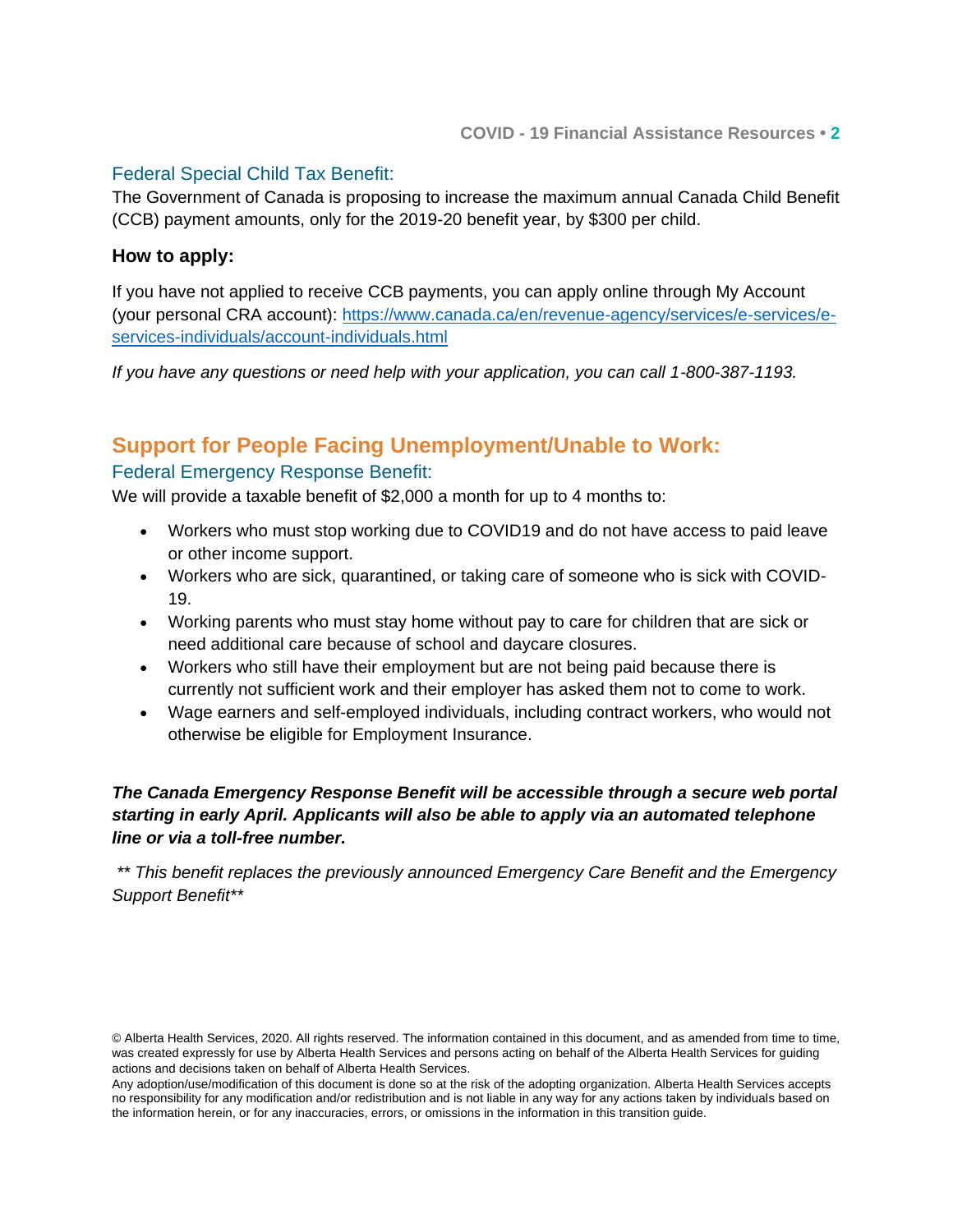#### Federal Employment Insurance (EI) Regular Benefits:

If you were laid off or have reduced hours of work due to COVID-19, you can apply for EI regular benefits.

#### **Eligibility:**

- you were employed in insurable employment
- have been without work and without pay for at least seven consecutive days in the last 52 weeks
- have worked for the required number of insurable employment hours in the last 52 weeks or since the start of your last EI claim, whichever is shorter

#### **How to apply:**

You can apply online at: [https://www.canada.ca/en/services/benefits/ei/ei-regular](https://www.canada.ca/en/services/benefits/ei/ei-regular-benefit/apply.html)[benefit/apply.html](https://www.canada.ca/en/services/benefits/ei/ei-regular-benefit/apply.html) . *If you need assistance with your application or have any questions, you can call 1-800-206-7218.*

#### Improved Access to Employment Insurance (EI) Sickness Benefits:

If you are sick, quarantined or have been directed to self-isolate, the requirement to provide a medical certificate to access EI sickness benefits will be waived.

#### **Eligibility:**

- you're unable to work because you are sick, quarantined or have been directed to selfisolate
- your regular weekly earnings from work have decreased by more than 40% for at least one week
- you accumulated 600 insured hours of work in the 52 weeks before the start of your claim or since the start of your last claim, whichever is shorter

#### **How to apply:**

You can apply online at:<https://www.canada.ca/en/services/benefits/ei/ei-sickness/apply.html>*If you need assistance with your application and have questions, you can call 1-833-381-2725 (dedicated EI phone number for COVID-19).*

<sup>©</sup> Alberta Health Services, 2020. All rights reserved. The information contained in this document, and as amended from time to time, was created expressly for use by Alberta Health Services and persons acting on behalf of the Alberta Health Services for guiding actions and decisions taken on behalf of Alberta Health Services.

Any adoption/use/modification of this document is done so at the risk of the adopting organization. Alberta Health Services accepts no responsibility for any modification and/or redistribution and is not liable in any way for any actions taken by individuals based on the information herein, or for any inaccuracies, errors, or omissions in the information in this transition guide.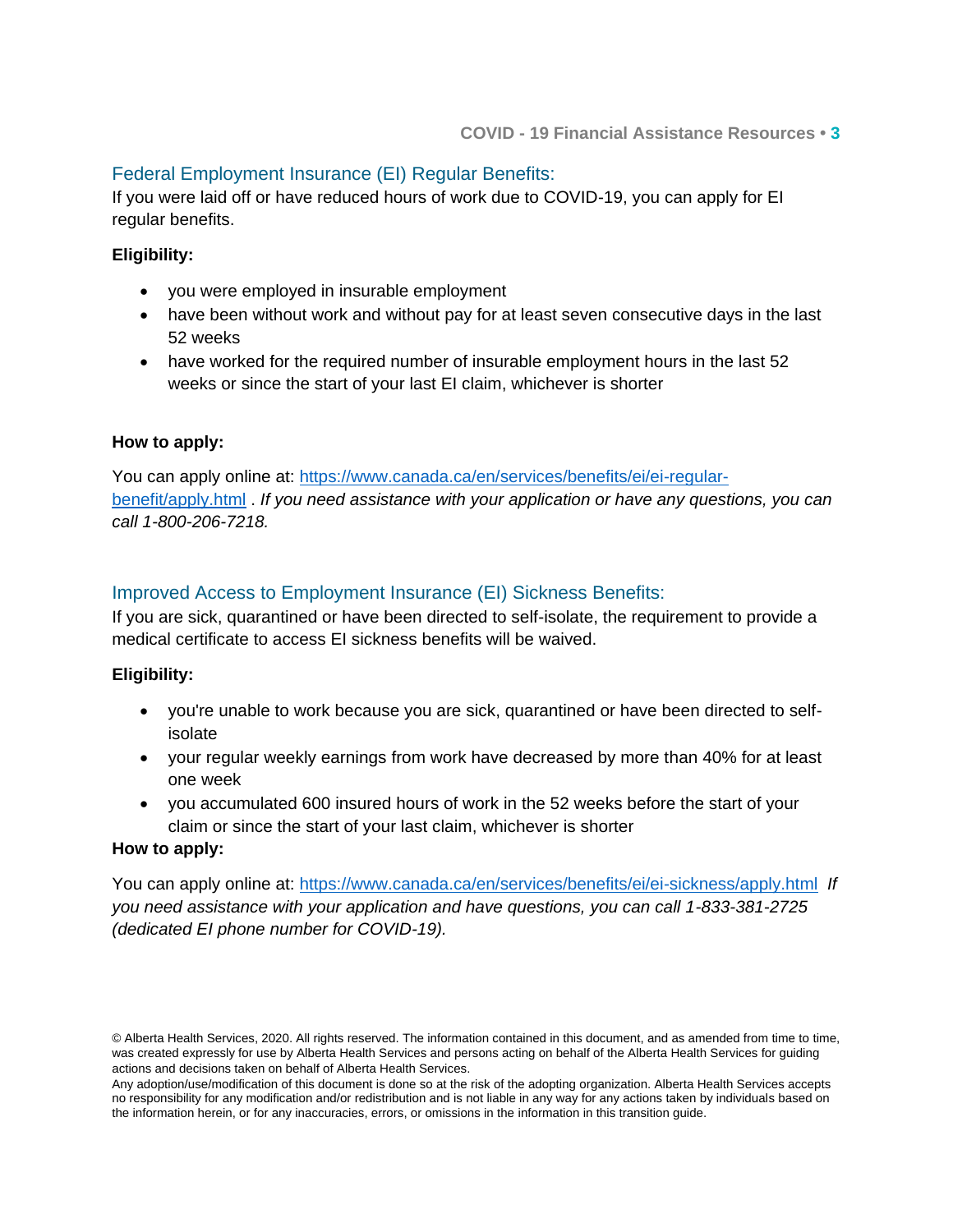### **Support for Seniors:**

#### Reduced Registered Retirement Income Funds Withdrawals:

Reducing the required minimum withdrawals from Registered Retirement Income Funds (RRIFs) by 25% for 2020. Old Age Security (OAS) and Canada Pension Plan (CPP) benefits will come as usual.

More information about RRIF can be found at: [https://www.canada.ca/en/revenue](https://www.canada.ca/en/revenue-agency/services/tax/individuals/topics/registered-retirement-income-fund-rrif.html)[agency/services/tax/individuals/topics/registered-retirement-income-fund-rrif.html](https://www.canada.ca/en/revenue-agency/services/tax/individuals/topics/registered-retirement-income-fund-rrif.html)

#### **Support to Businesses:**

#### Temporary Wage Subsidy for Employer:

Providing eligible small employers with a temporary wage subsidy for a period of three months. The subsidy will be equal to 10% of remuneration paid during that period, up to a maximum subsidy of \$1,375 per employee and \$25,000 per employer.

#### **Eligibility:**

- are a non-profit organization, registered charity, or a Canadian-controlled private corporation (CCPC);
- have an existing business number and payroll program account with the CRA on March 18, 2020
- pay salary, wages, bonuses, or other remuneration to an employee

#### **How to apply:**

You must calculate your subsidy manually. Once you have calculated your subsidy, you can reduce your current remittance of federal, provincial, or territorial income tax that you send to the CRA by the amount of the subsidy

More information about this can be found on [https://www.canada.ca/en/revenue](https://www.canada.ca/en/revenue-agency/campaigns/covid-19-update/frequently-asked-questions-wage-subsidy-small-businesses.html#h1)[agency/campaigns/covid-19-update/frequently-asked-questions-wage-subsidy-small](https://www.canada.ca/en/revenue-agency/campaigns/covid-19-update/frequently-asked-questions-wage-subsidy-small-businesses.html#h1)[businesses.html#h1](https://www.canada.ca/en/revenue-agency/campaigns/covid-19-update/frequently-asked-questions-wage-subsidy-small-businesses.html#h1) or by searching for "Temporary Wage Subsidy for Employer" on <https://www.canada.ca/en.html>

<sup>©</sup> Alberta Health Services, 2020. All rights reserved. The information contained in this document, and as amended from time to time, was created expressly for use by Alberta Health Services and persons acting on behalf of the Alberta Health Services for guiding actions and decisions taken on behalf of Alberta Health Services.

Any adoption/use/modification of this document is done so at the risk of the adopting organization. Alberta Health Services accepts no responsibility for any modification and/or redistribution and is not liable in any way for any actions taken by individuals based on the information herein, or for any inaccuracies, errors, or omissions in the information in this transition guide.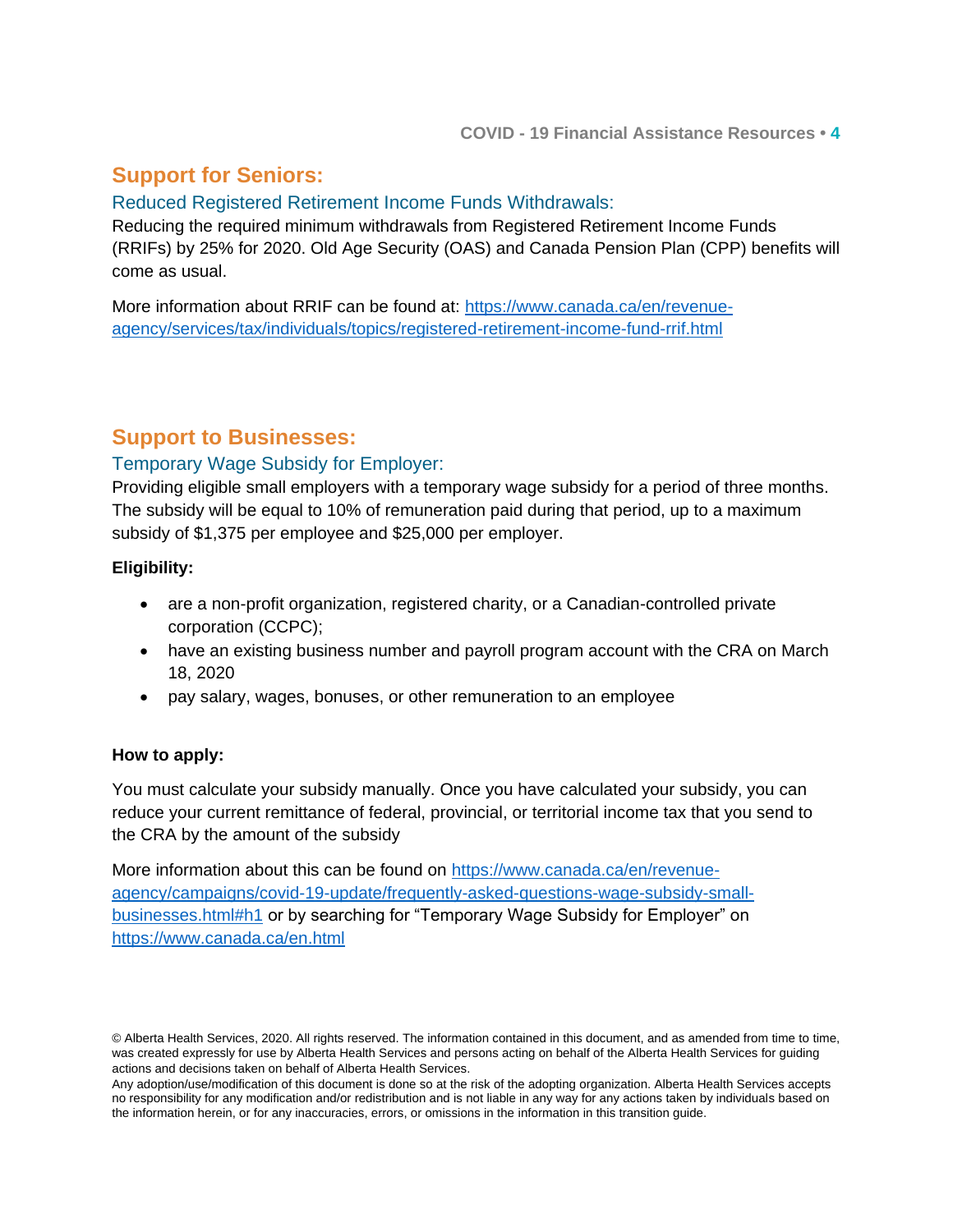#### Business Credit Availability Program (BCAP):

The Government of Canada is providing \$10 billion credit to help Canadian businesses obtain financing. Financial institutions will work with the Business Development Bank of Canada (BDC) and Export Development Canada (EDC) to find solutions for business.

#### **Eligibility:**

Largely targeted for small to medium-sized businesses.

#### **How to apply:**

Businesses seeking support through BCAP should contact the financial institutions with whom they have a pre-existing relationship, so that the financial institutions may assess the client's financial request.

The financial institution will contact the BDC and EDC directly where appropriate. *If you need to contact them, they can be reached at: 1-877-232-2269 (BDC) or 1-800-229-0575 (EDC).* 

#### **Support for Students:**

#### Deferring the Repayment of Student Loans:

Repayment of Canada and Alberta Student Loans has been temporarily paused from March 30, 2020 until September 30, 2020. Students will not need to apply for the repayment pause and interest will not accrue interest during this time. Students who are currently studying can continue to apply for Canada and Alberta Student Loans.

#### **Other Supports for Albertans:**

#### 90-day Utility Deferral:

Albertans who are experiencing financial hardships can defer their electricity and natural gas bill payments from any service provider for the next 90 days and are ensured that no services will be cut off.

#### **How to apply:**

You must call your electricity or natural gas service provider directly.

- **Atco:** (403) 292-7500
- **Direct Energy:** 1-855-461-1926

© Alberta Health Services, 2020. All rights reserved. The information contained in this document, and as amended from time to time, was created expressly for use by Alberta Health Services and persons acting on behalf of the Alberta Health Services for guiding actions and decisions taken on behalf of Alberta Health Services.

Any adoption/use/modification of this document is done so at the risk of the adopting organization. Alberta Health Services accepts no responsibility for any modification and/or redistribution and is not liable in any way for any actions taken by individuals based on the information herein, or for any inaccuracies, errors, or omissions in the information in this transition guide.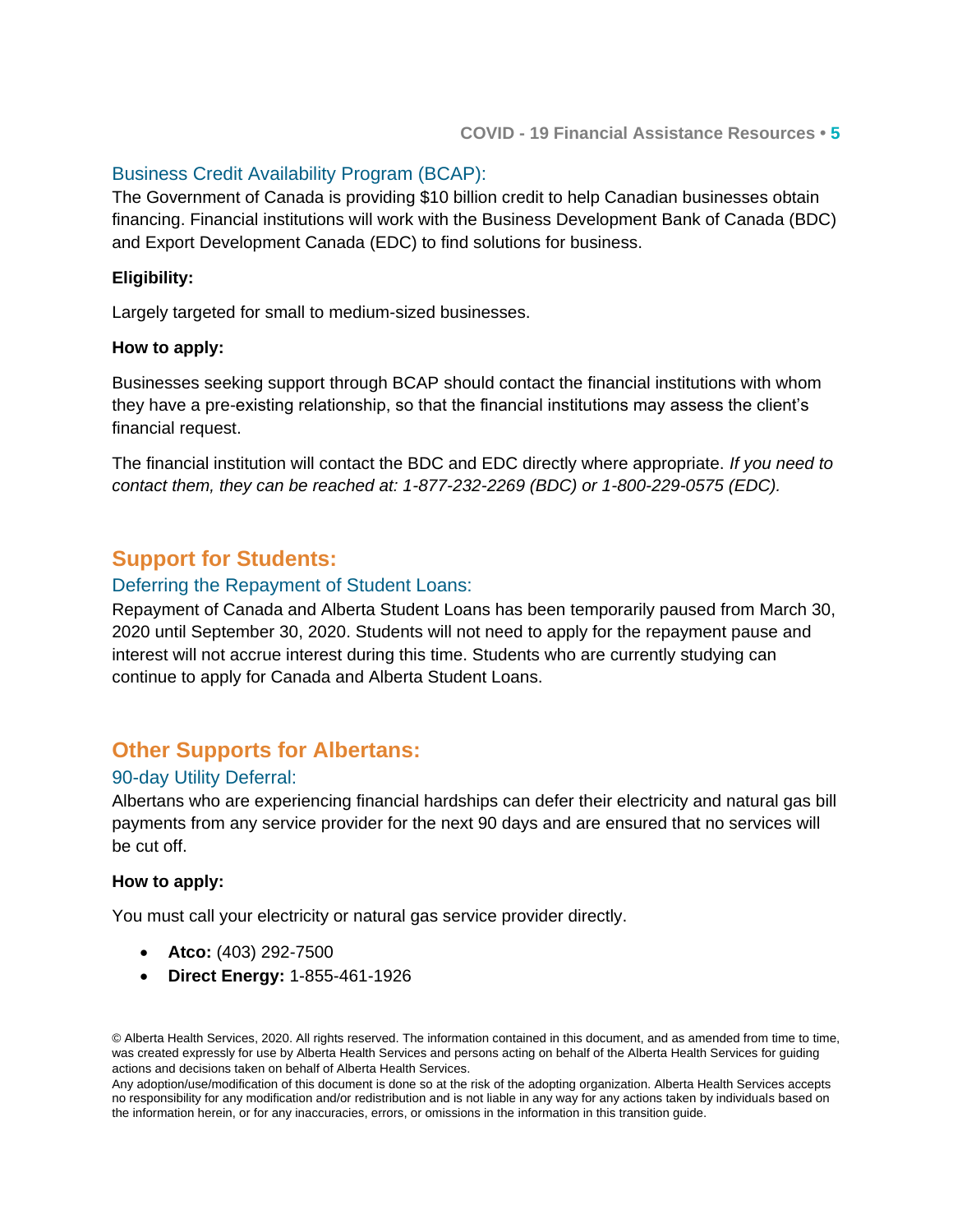**COVID - 19 Financial Assistance Resources • 6**

- **Enmax:** (403) 310-2010 or 1-877-571-7111
- **Just Energy:** 1-866-283-3108
- **Spot Power:** (403) 450-3458

#### Mortgage Deferral:

You can receive up to 6 months of deferral on mortgage payments, skip a payment, automobile loans, and credit cards. Terms and conditions vary for each bank.

#### **How to apply:**

You must call your bank directly to apply. General information can be found below:

- **TD:** <https://www.td.com/ca/en/personal-banking/covid-19/>
- **BMO:** <https://www.bmo.com/main/personal/bmo-branches-coronavirus-update/>
- **CIBC:** <https://www.cibc.com/en/personal-banking/advice-centre/covid-19.html>
- **National Bank:** <https://www.nbc.ca/personal/notice.html>
- **Scotiabank:** [https://www.scotiabank.com/ca/en/personal/scotia-support/latest-](https://www.scotiabank.com/ca/en/personal/scotia-support/latest-updates.html)

#### [updates.html](https://www.scotiabank.com/ca/en/personal/scotia-support/latest-updates.html)

**RBC:** <https://www.rbc.com/covid-19/>

© Alberta Health Services, 2020. All rights reserved. The information contained in this document, and as amended from time to time, was created expressly for use by Alberta Health Services and persons acting on behalf of the Alberta Health Services for guiding actions and decisions taken on behalf of Alberta Health Services.

Any adoption/use/modification of this document is done so at the risk of the adopting organization. Alberta Health Services accepts no responsibility for any modification and/or redistribution and is not liable in any way for any actions taken by individuals based on the information herein, or for any inaccuracies, errors, or omissions in the information in this transition guide.

© Alberta Health Services, 2020. All rights reserved. The information contained in this document, and as amended from time to time, was created expressly for use by Alberta Health Services and persons acting on behalf of the Alberta Health Services for guiding actions and decisions taken on behalf of Alberta Health Services.

Any adoption/use/modification of this document is done so at the risk of the adopting organization. Alberta Health Services accepts no responsibility for any modification and/or redistribution and is not liable in any way for any actions taken by individuals based on the information herein, or for any inaccuracies, errors, or omissions in the information in this transition guide.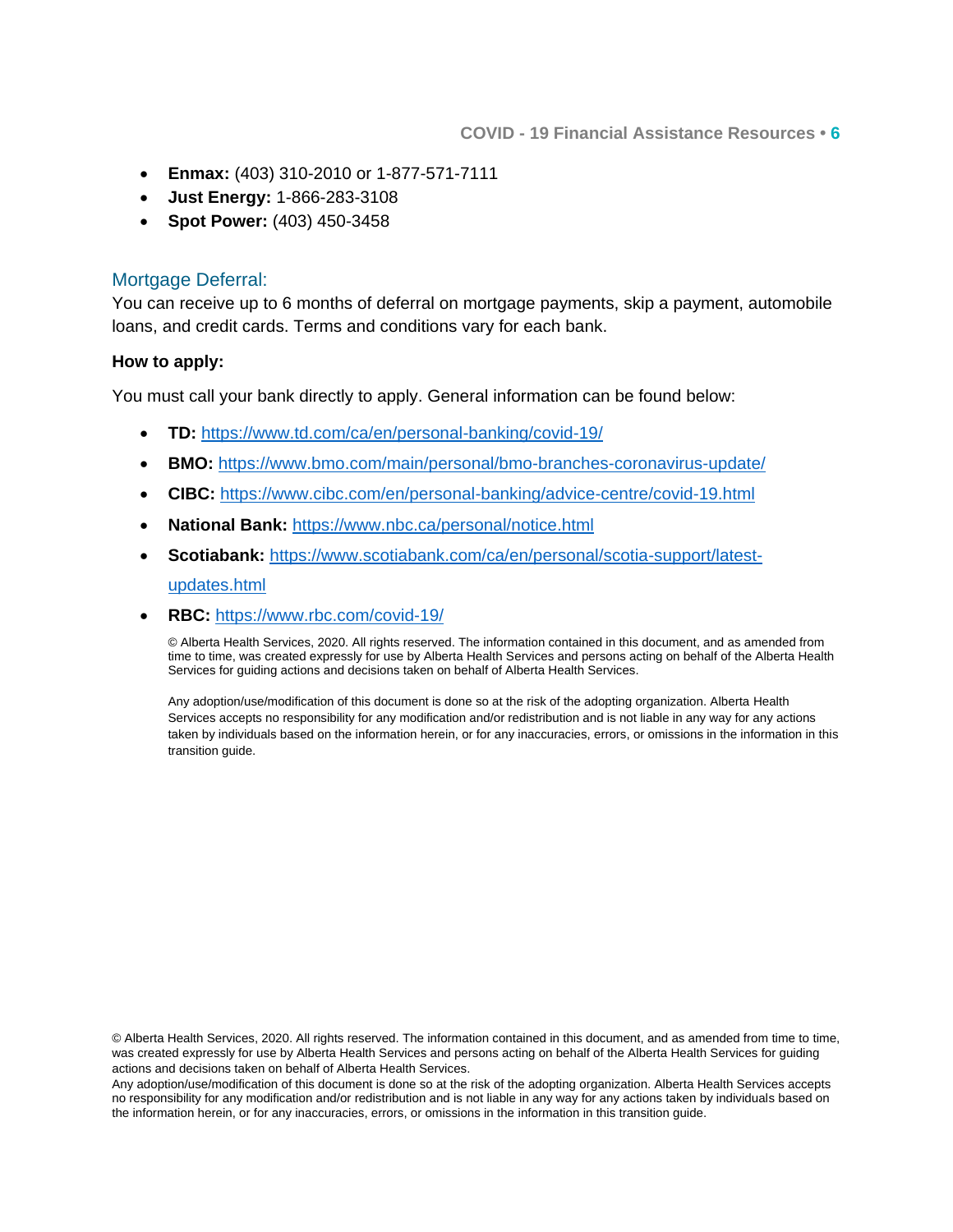

### COVID-19 Response: Indigenous Community Strategy Framework

April 2, 2020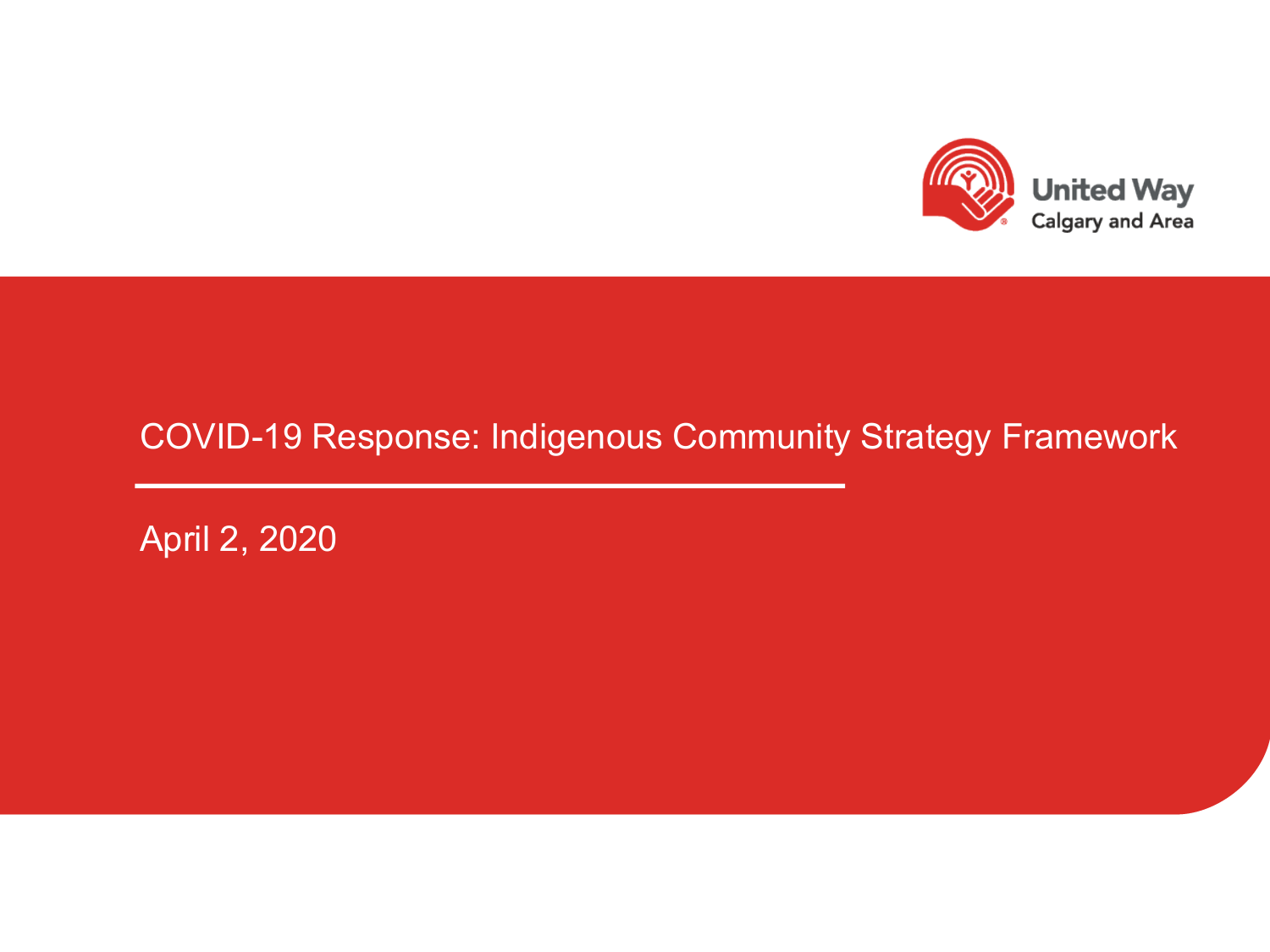## **Four Stages of Emergency**





Our Indigenous Community Strategy should be adaptable to each stage of the COVID-19 public health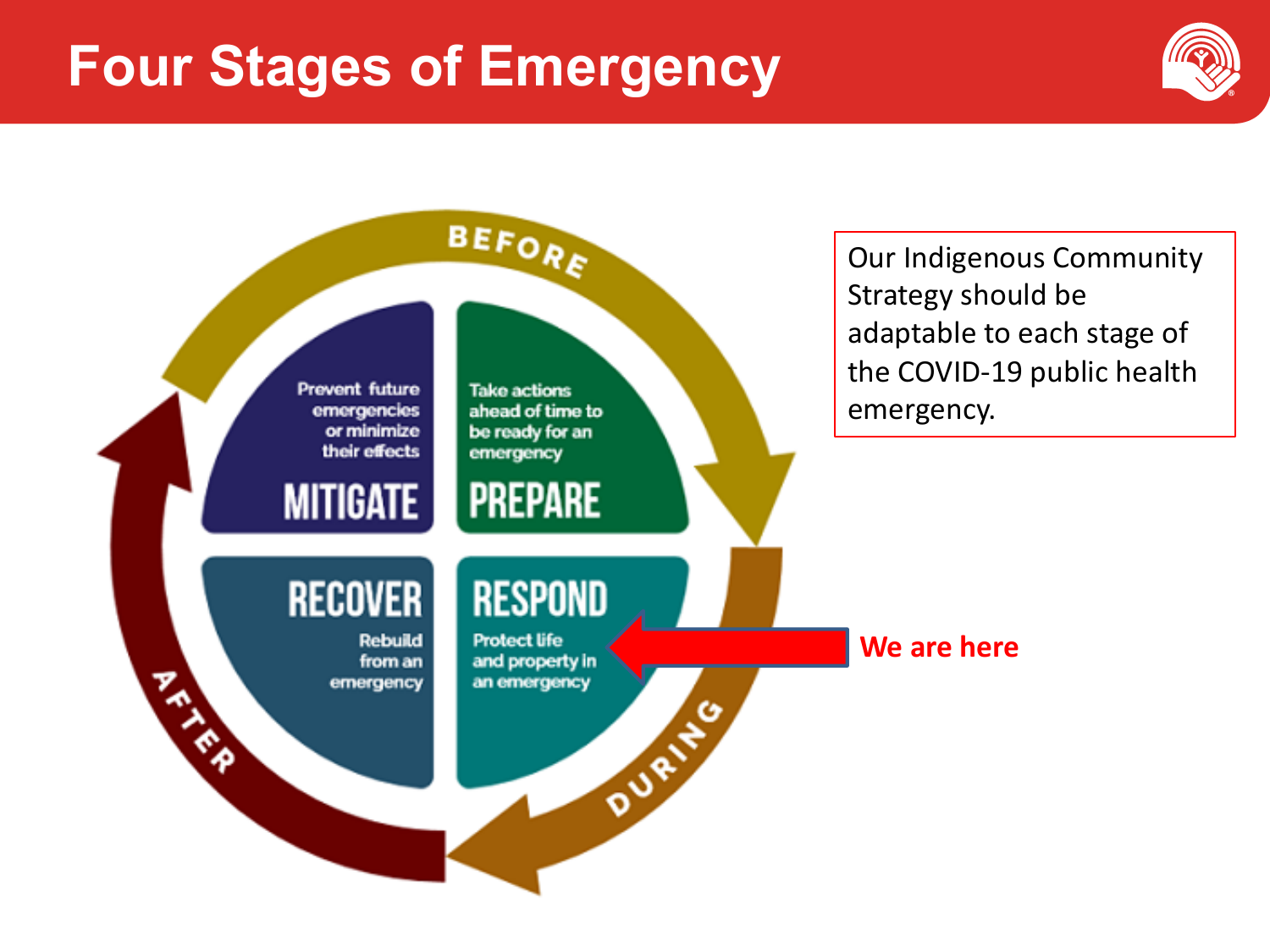## **Immediate Indigenous Community Needs**



### 1. Basic needs pertaining to physical needs and safety

- Food security, including baby food and diapers
- Income Elders' loss of honorariums, laid off employees, etc.
- Shelter (rent)
- Medical supplies, prescriptions and assistance
- Access to specific supplies to take preventative measures against illness
- 2. Mental health issues, coupled with intergenerational trauma and selfharming issues
- 3. Cultural and spiritual support
- 4. Social programming or help
- 5. Technology
- 6. Safety from domestic violence
- 7. Support to address needs of particularly vulnerable, isolated populations
	- Elders
	- Indigenous youth
	- Some Indigenous families hesitant to ask for help
	- On-reserve and rural Indigenous people
	- Homeless people
- 8. Support for systems such as agencies to meet increased demands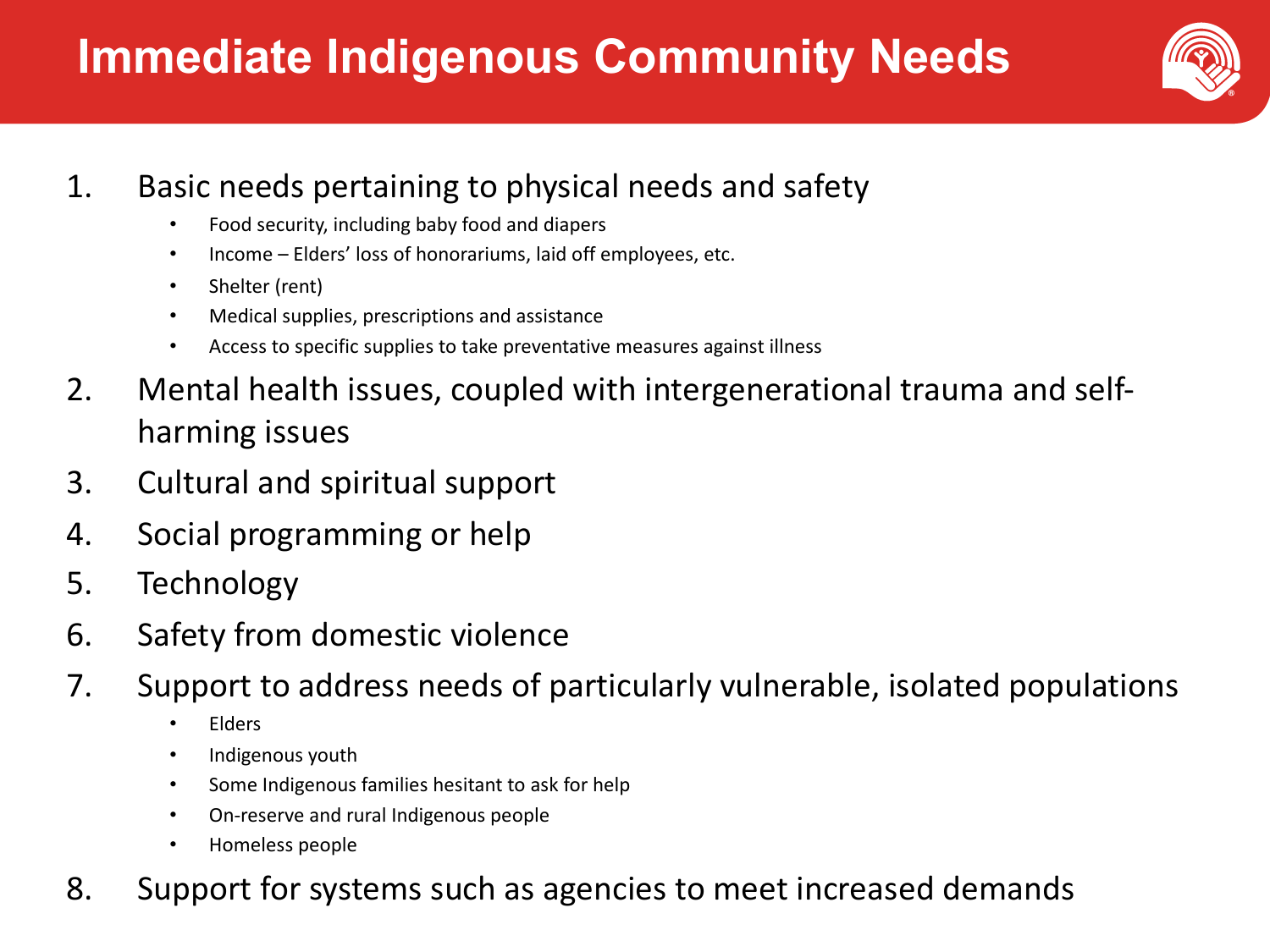## **Indigenous Governance Model**





## Strategy Circles:

- 1. Initial/New data or information about the emergency.
- 2. Initial/New information about the wider context.
- 3. Initial/New partners at the table.
- 4. Initial/New information on what works to respond.
- 5. Initial/New information on financing/resources.
- 6. Changes to the action plan and budget.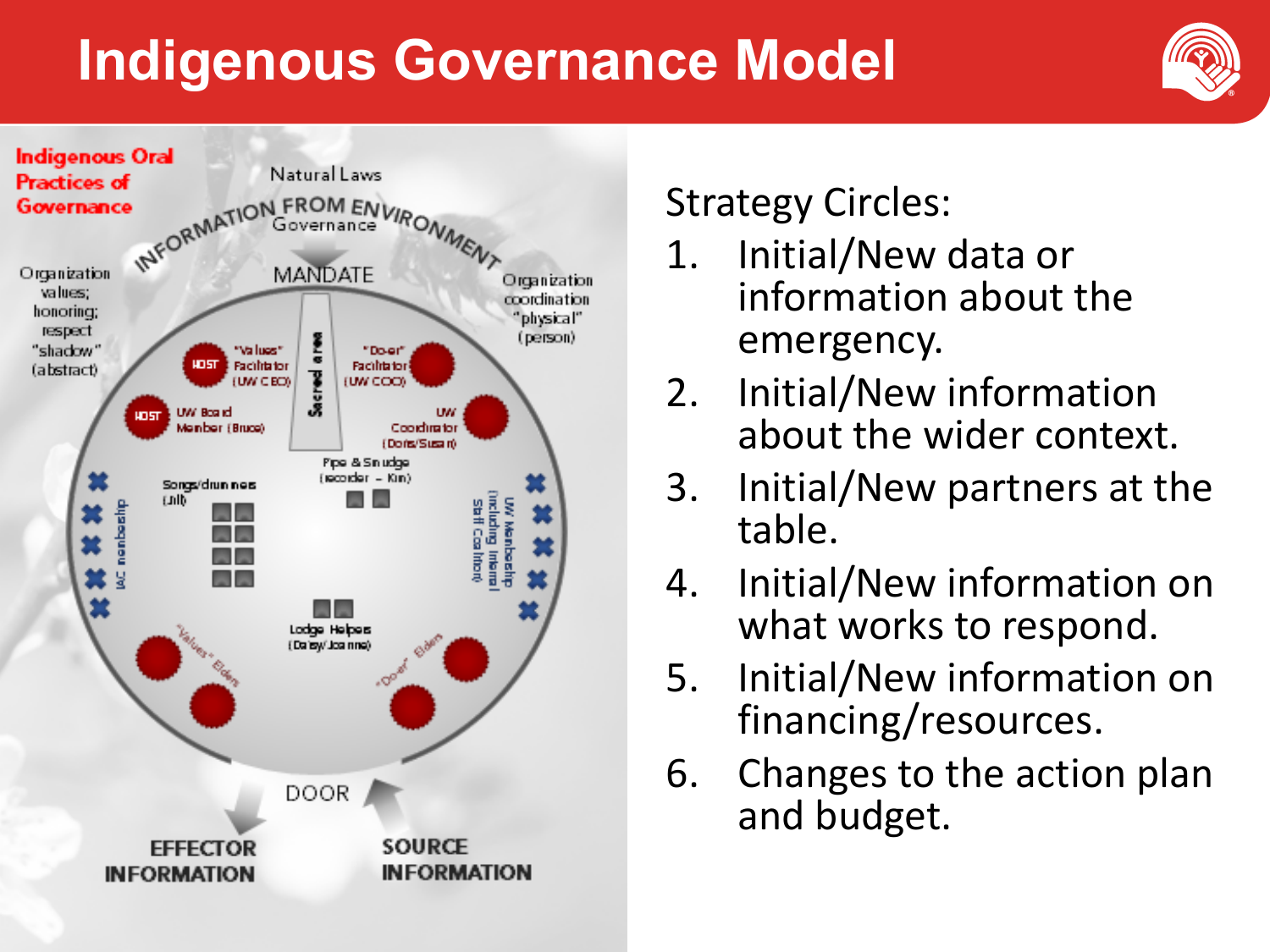# **Going from the Ends to the Means**



- The **Results-Based Accountability Framework** starts with the ends and works backwards, step by step, to means.
- It is intended to **get from talk to action more quickly**.
- For communities, the ends are conditions for well-being for children, adults, family and the community.
- In the <u>Respond Phase</u> of the COVID-19 Emergency, the ends for the well-<br>being of the Indigenous community we propose are:
	- *Basic Needs are Met*
	- *Mental Health and Spiritual Needs are Met*
- Different results will be defined for each stage of the emergency
- There are two layers of accountability: Population and Performance
	- In **population accountability**, a group of partners takes on the well-being of a population in a geographic area.
	- In **performance accountability**, a manager or group of managers takes responsibility for the performance of a program, agency or service system.
	- Taken together their actions form a strategy.